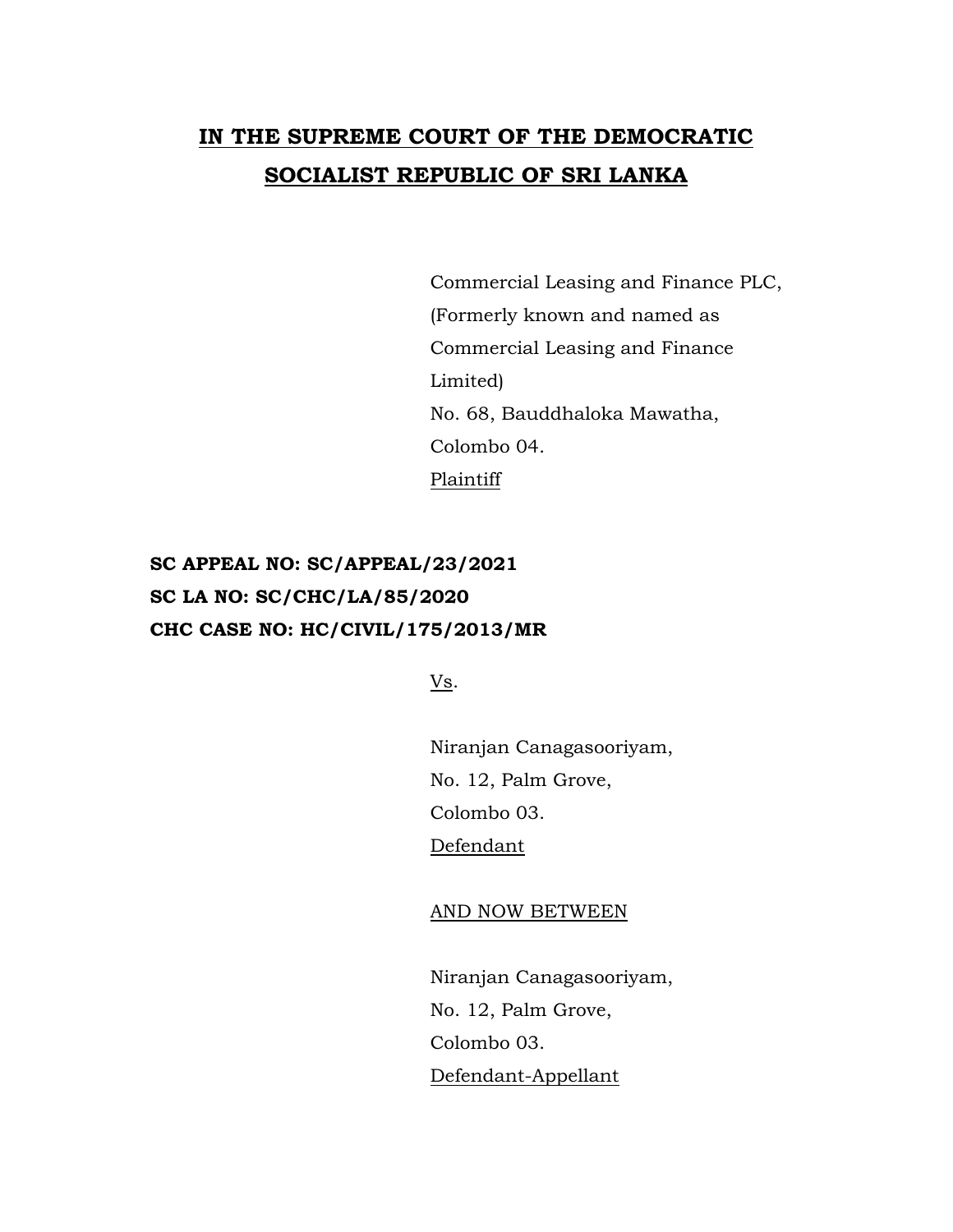## Vs.

Commercial Leasing and Finance PLC, (Formerly known and named as Commercial Leasing and Finance Limited) No. 68, Bauddhaloka Mawatha, Colombo 04. Plaintiff-Respondent

Before: Murdu N.B. Fernando, P.C., J. A.H.M.D. Nawaz, J. Mahinda Samayawardhena, J.

- Counsel: Neomal Pelpola for the Defendant-Appellant. Hiran De Alwis with Medani Navoda for the Plaintiff-Respondent.
- Argued on : 15.07.2021
- Written submissions:

by the Defendant-Appellant on 03.03.2021.

by the Plaintiff-Respondent on 04.03.2021.

Further written submissions:

by the Defendant-Appellant on 06.08.2021.

by the Plaintiff-Respondent on 20.08.2021.

Decided on: 15.10.2021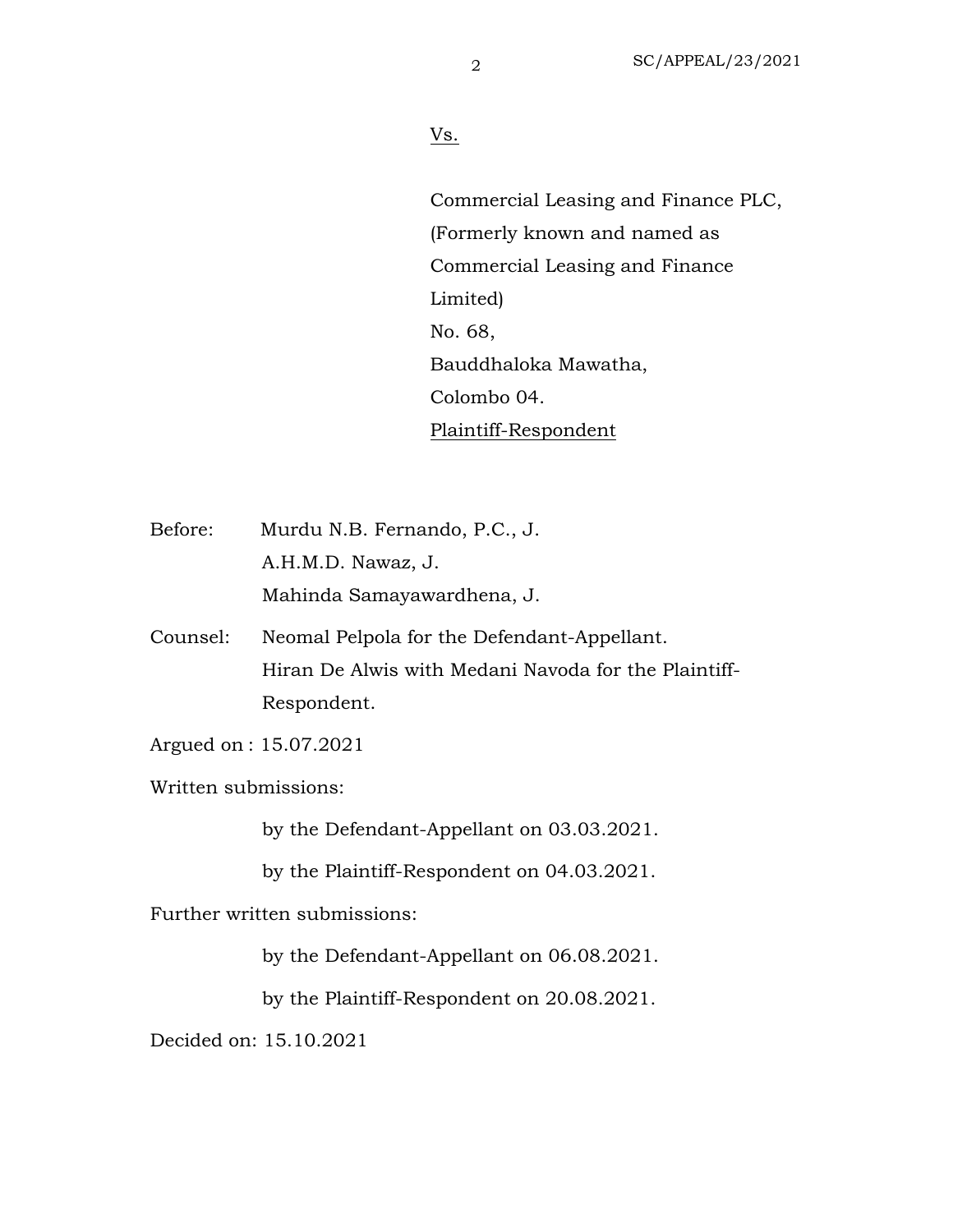## Mahinda Samayawardhena, J.

The plaintiff instituted this action against the defendant in the Commercial High Court to recover a sum of Rs. 130,819,394.78 with interest on "*the guarantee and/or indemnity and/or agreement dated 30.12.2010*" marked B with the plaint. When this document was sought to be marked in evidence as P2, the defendant objected to it on the basis that it is a bond which has not been duly stamped and therefore cannot be admitted in evidence. The Commercial High Court made a vague order when it held on the one hand that it need not be stamped as it is not a bond, but on the other hand allowed the plaintiff to rectify the stamp deficiency, if any. Being aggrieved by this order, the defendant filed this appeal with leave obtained on the following two questions of law:

- *1. Whether the indemnity furnished to secure a factoring agreement marked as P2 in the brief is subject to stamp fees?*
- *2. If the aforementioned question of law is answered in the affirmative, what is the stamp duty that needs to be paid in respect of the said indemnity?*

Section 33(1) of the Stamp Duty Act, No. 43 of 1982, reads as follows:

*No instrument chargeable with stamp duty shall be received or admitted in evidence by any person having by law or consent of parties authority to receive evidence or registered or authenticated or acted upon by any person or by any officer in a public office or corporation or bank or approved credit agency unless such instrument is duly stamped:*

*Provided that any such instrument may—*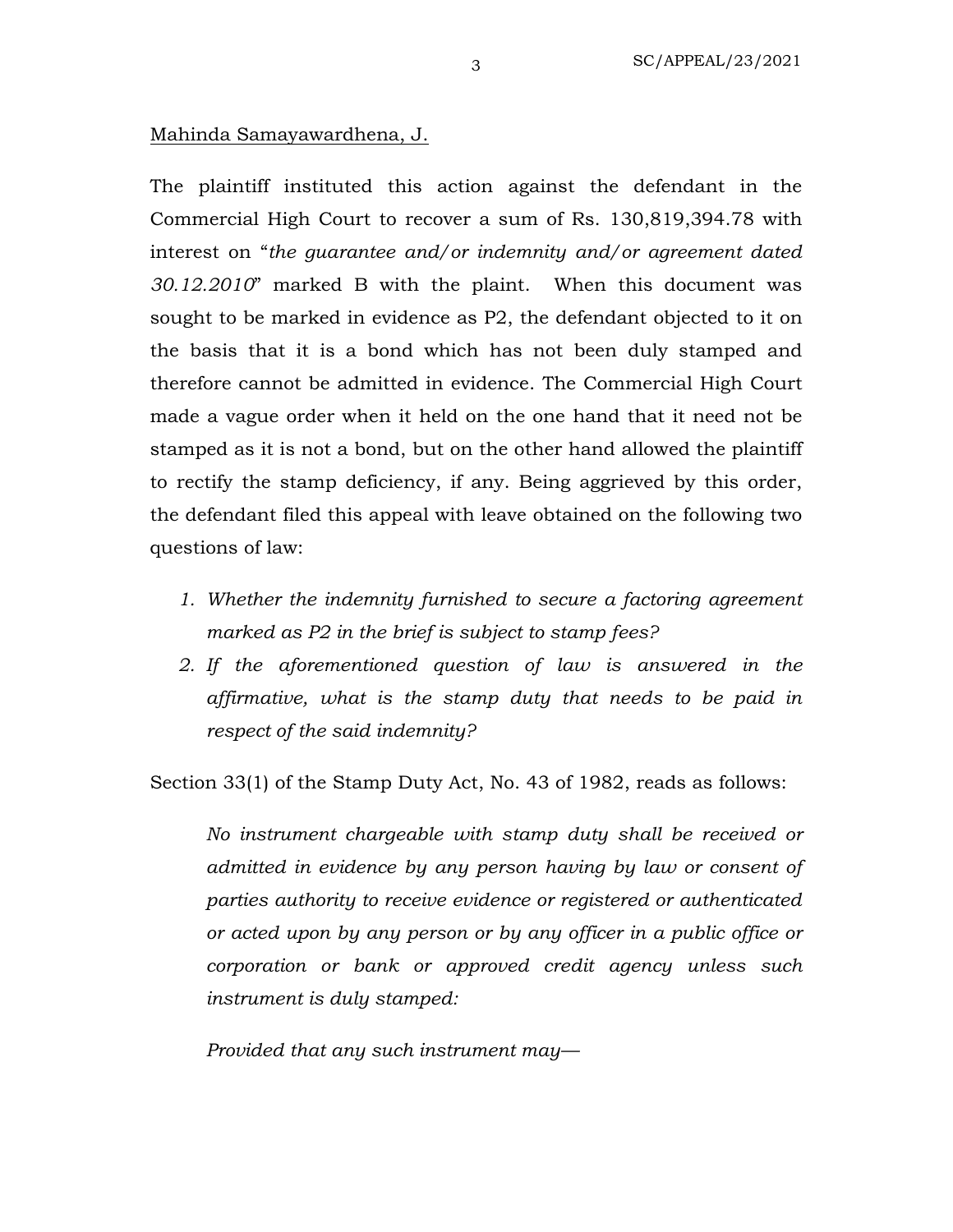- *(a) be admitted in evidence by any person having by law or consent of parties authority to receive evidence; or*
- *(b) if the stamp duty chargeable on such instrument is one thousand five hundred rupees or less, be acted upon by the Registrar-General,*

*upon payment of the proper duty with which it is chargeable or the amount required to make up the same and a penalty not exceeding three times the proper duty.*

The Stamp Duty (Special Provisions) Act, No. 12 of 2006, did not repeal the Stamp Duty Act, No. 43 of 1982. In terms of section 13 of the Stamp Duty (Special Provisions) Act quoted below, both Acts operate in parallel. If there is any inconsistency between the two with regard to the imposition or exemption of stamp duty or any other matter, the Stamp Duty (Special Provisions) Act prevails.

*From and after the date of the coming into operation of this Act, the provisions of the Stamp Duty Act, No. 43 of 1982, relating to the Imposition of Stamp Duty (other than any instrument relating to the transfer of immovable property, the transfer of motor vehicles or documents filed in Court), Exemptions and any other provision in the aforesaid Act, shall, in so far as the same are inconsistent with the provisions of this Act, have no operation and the provisions of this Act shall prevail.*

Learned counsel for the plaintiff admits that in terms of section 4(g) of the Stamp Duty (Special Provisions) Act, "*a bond or mortgage for any definite and certain sum of money and affecting any property*" is a "*specified instrument*" which needs to be stamped. But his argument is that P2 is not a "*bond*" but an indemnity; and also that it is not "*for any definite and certain sum of money and affecting any property*".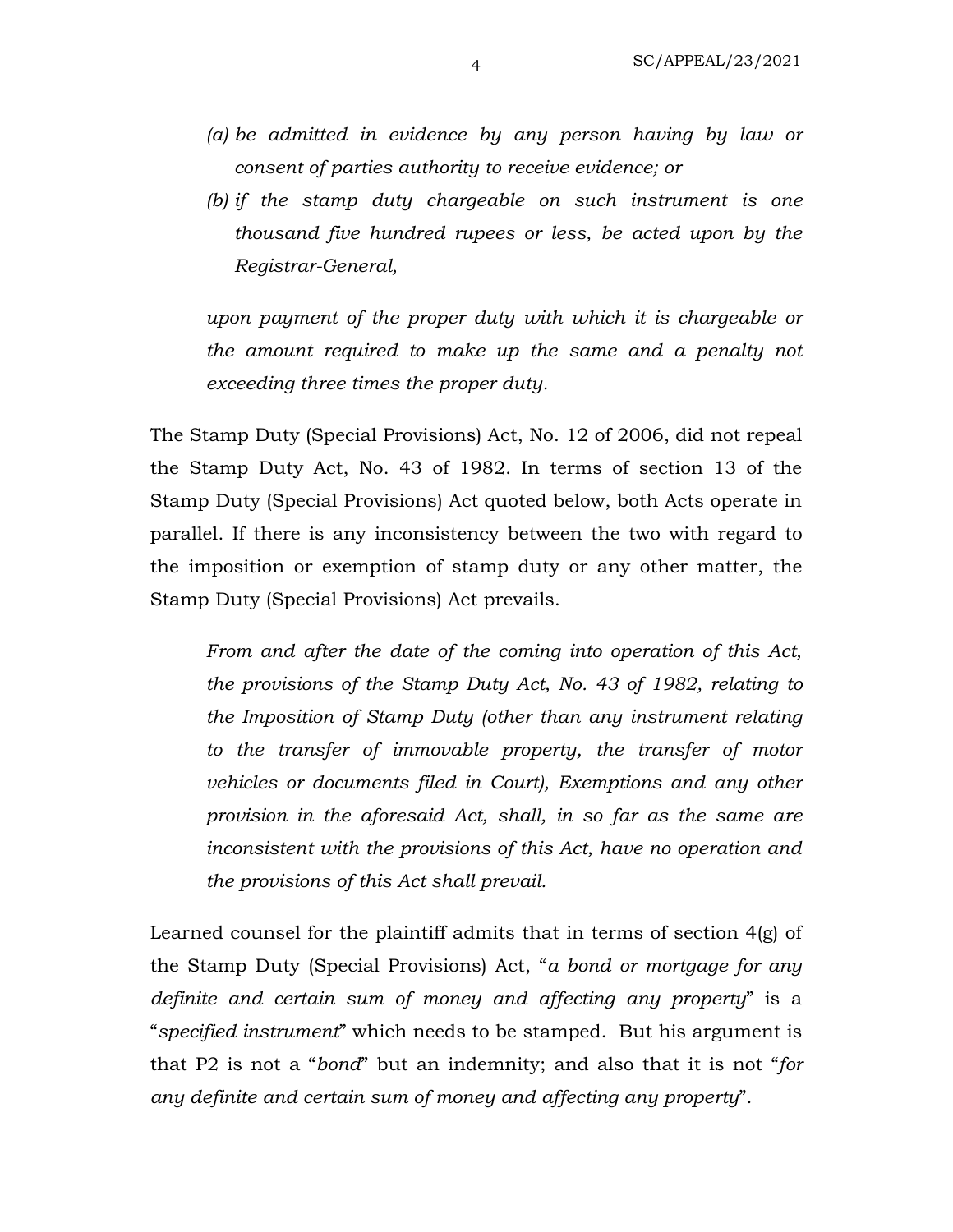There are various kinds of bonds—guarantee bonds, indemnity bonds, performance bonds, bail bonds etc. The Stamp Duty (Special Provisions) Act does not refer to these species, but the Stamp Duty Act does to some extent. The Stamp Duty (Special Provisions) Act uses the word "bond" in a generic sense. Section 5(6) of the Stamp Duty Act makes only a "*bond of indemnity given to a public officer in the execution of his duty*" exempt from stamp duty, not all bonds of indemnity. This goes to prove that the Stamp Duty Act recognises an indemnity as (i) a bond (ii) liable to stamp duty (iii) subject to one exemption. This is not superseded by the Stamp Duty (Special Provisions) Act because there is no conflict or inconsistency between the two Acts on this point. Hence I take the view that P2 is a bond—a bond of indemnity.

P2 is admittedly based on a Factoring Agreement. The defendant tendered this Factoring Agreement marked X1 to the Commercial High Court with his answer. In essence, by X1, EPSI Computer (Pvt) Ltd, where the defendant is a director, agreed to sell "*all debts incurred or to be incurred by any debtor of the class or description contemplated in this Agreement which shall be in existence at the commencement or which shall come into existence at any time thereafter before termination of this Agreement*" to the plaintiff and the plaintiff agreed to purchase the same subject to the conditions stated in X1. According to P2, X1 was executed in consideration of the defendant entering into P2 whereby the defendant *inter alia* agreed that he would be liable in all respects as the principal debtor.

All bonds are not liable to stamp duty. In terms of section 4(g) of the Stamp Duty (Special Provisions) Act, for a bond to be subject to stamp duty, two requirements shall co-exist: it shall be "*for any definite and*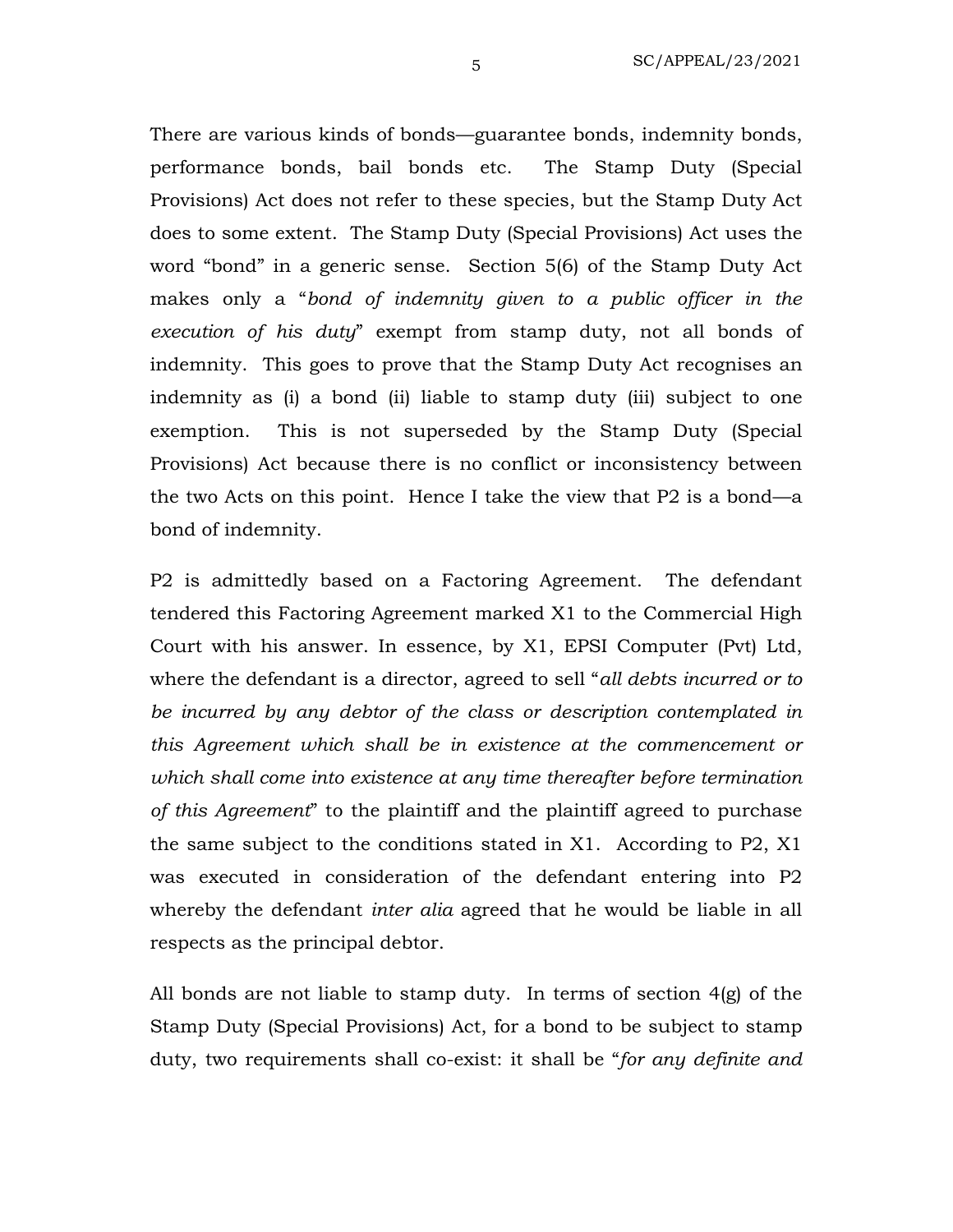*certain sum of money and affecting any property*". P2 does not satisfy these two requirements.

There is no definite sum of money ascertainable in P2. This is because there is no definite sum of money ascertainable in X1. I accept the submission made on behalf of the plaintiff that "*It is a rolling amount and depends on the debt payable*."

Nor does P2 or X1 affect any property. X1 is based on debts and P2 is based on X1. A debt is a sum of money due by contract. According to the Stamp Duty Act, "money" does not fall within the definition of "property". They are two different concepts. Section 71 of the Stamp Duty Act defines "money" as follows: "*money includes all sums, whether expressed in Sri Lanka or foreign currency*"; it defines "property" as follows: "*property means movable as well as immovable property; and includes a right to or any interest in property*".

There are three well-known decisions of this Court in relation to the payment of stamp duty on bonds. One is *Ceylease Financial Services Limited v. Sriyalatha [2006] 2 Sri LR 169*. Another is *Seylan Bank Ltd v. Samdo Macky Sportswear (Pvt) Ltd [2008] 1 Sri LR 96*. The more recent one is *People's Bank v. Ocean Queen Marine (Pvt) Ltd [2016] 1 Sri LR 141*. With the exception of the *Seylan Bank* case, this Court held in the other two cases that the bond in question was liable to be stamped. In those two cases, it was held that the bond was for a definite sum of money and affecting property. In the *Ceylease* case and the *People's Bank* case the property was a "vehicle" and "trawler boat" respectively. But in the *Seylan Bank* case this Court at page 100 held that the bond was not liable to be stamped *inter alia* because the money was not secured by and correlated to property: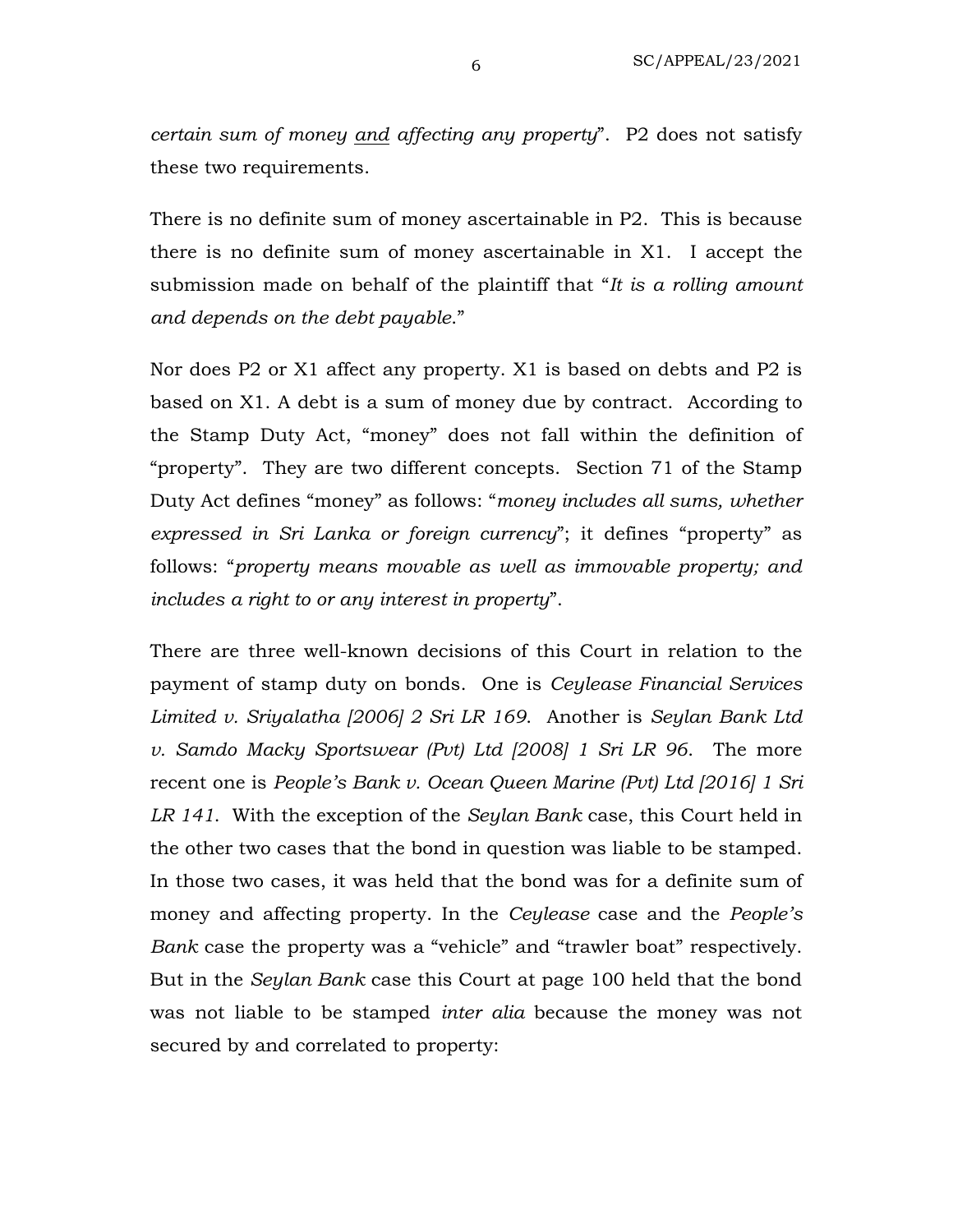*Clearly the 'Bond' contemplated by the language above has to be one where the money obtained is secured by, and correlated to property. Document P9 [the bond] did not, at the time of the creation of the principal covenant, seek to secure or refer to any property in other words it was not a bond that bound property for the payment of the money*.

In *Ameen v. Malship (Ceylon) Ltd [1982] 2 Sri LR 483*, this Court held "*The levy of stamp duty is governed by the letter of the law and not by its spirit*." All fiscal legislation is subject to strict interpretation. The Court will look squarely at the statute without reading in or implying anything. There is no room for intendment, presumption or assumption. Consideration of the principles of equity, morality, ethics, logic, injustice etc. are irrelevant. Any ambiguity or uncertainty must be resolved in favour of the tax payer, not the tax collector. *(Vide Maxwell on The Interpretation of Statutes, 12th edition, p. 256, N.S. Bindra's Interpretation of Statues, 9th Edition, p.1036, The Manager, Bank of Ceylon, Hatton v. The Secretary, Hatton Dickoya Urban Council [2005] 3 Sri LR 1, Sohli Eduljee Captain (Secco Brushes Corporation) v. Commissioner General of Inland Revenue (1974) 77 NLR 350, Perera & Silva Ltd. v. Commissioner General of Inland Revenue (1978) 79(II) NLR 164 at 167-168)*

In my view, P2 is not liable to stamp duty.

I answer the two questions of law as follows:

- 1. No.
- 2. Does not arise.